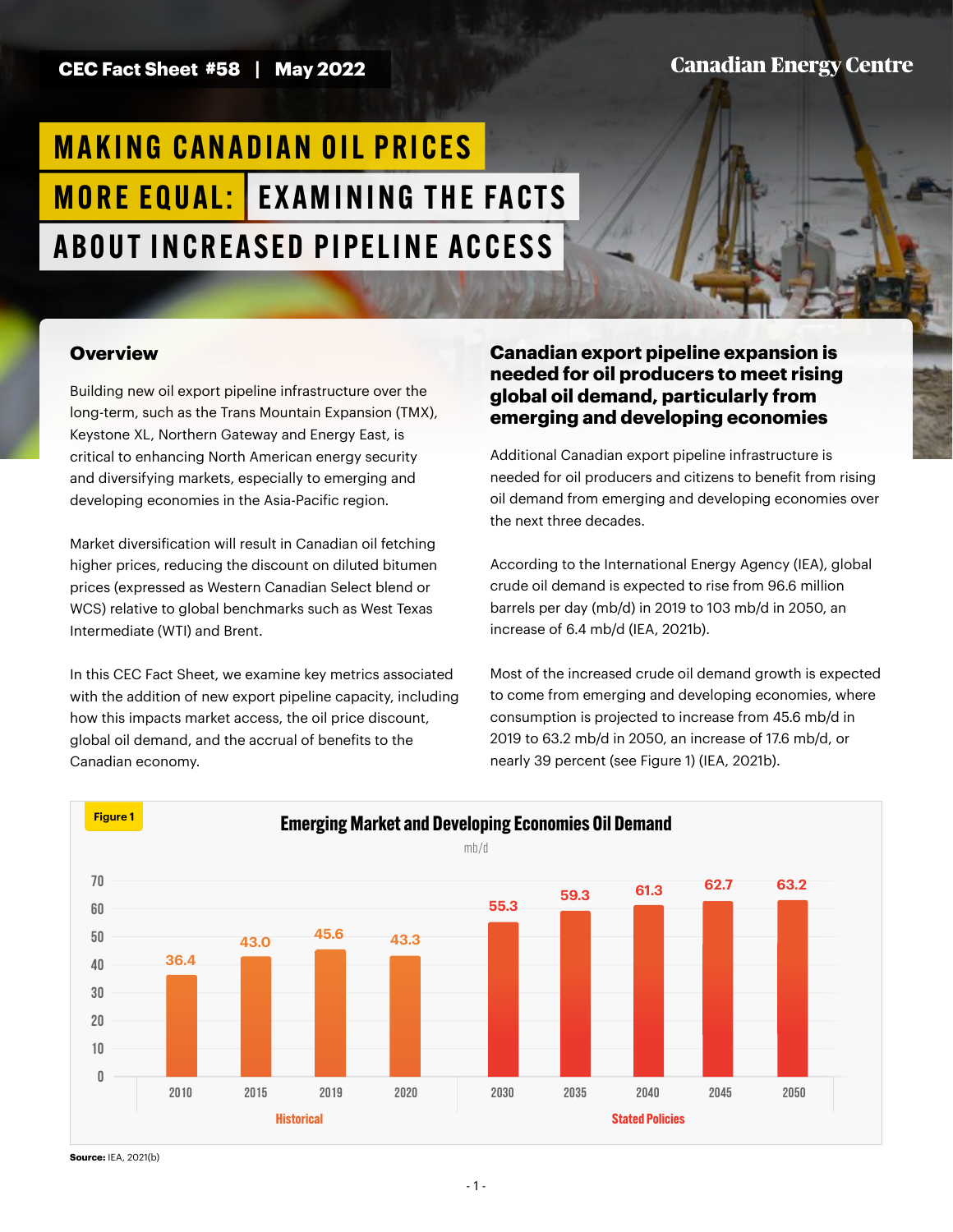# **Canadian crude oil production has the potential to take advantage of growing global oil demand**

Canadian crude oil production is projected to rise over the next 30 years and has the potential to meet growing global oil demand.

According to the Canada Energy Regulator (CER), crude oil production under its Current Policies Scenario grows from 4.9 mb/d in 2019 to 6.6 mb/d in 2050, an increase of 1.7 mb/d, or nearly 35 percent (see Figure 2) (CER, 2021).



**Source:** CER, 2021

# **Canadian crude oil pipeline exports continue to be strong**

In 2020, the use of export pipelines to transport crude oil to U.S. markets continued to be strong, even in the face of COVID-19 and pipeline constraints, establishing the opportunity for new export pipeline infrastructure.

According to the Canada Energy Regulator (CER), in 2020, total crude oil exports from Canada were nearly 3.7 mb/d (CER, 2021).

Nearly 88 percent of those crude oil exports moved by pipeline – 3.21 mb/d in 2020, even with effects of COVID-19 lockdowns (CER, 2021).

Between 2010 and 2020, crude oil exports by pipeline grew from over 1.7 mb/d to over 3.2 mb/d, an increase of over 1.4 mb/d or 84 percent (see Figure 3) (CER, 2021).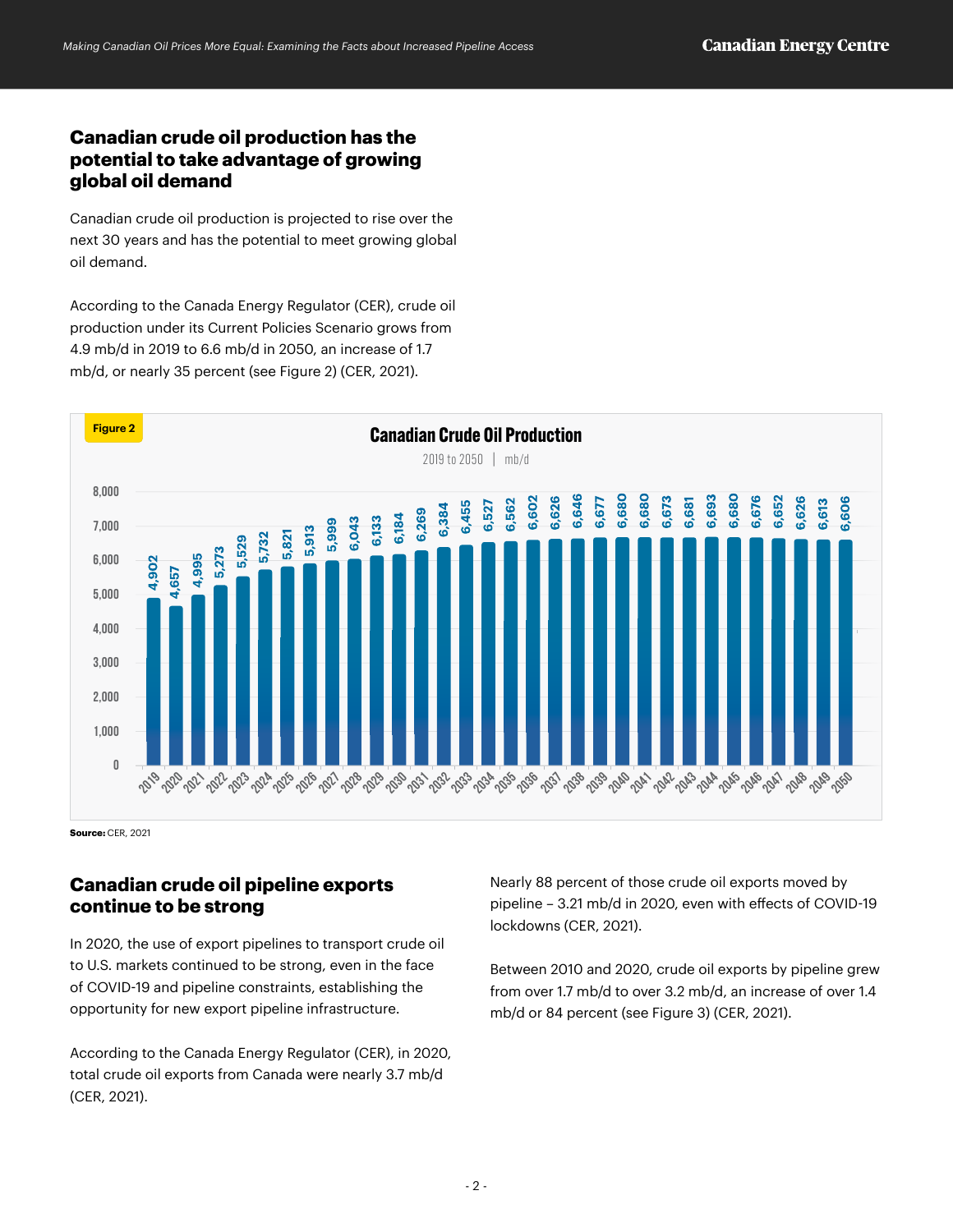

## **Canadian export pipeline expansion projects positioned to meet the needs of target U.S. and offshore international markets**

Canadian export pipeline infrastructure expansion is needed to increase market share in target U.S. markets, which are hungry for heavy oil feedstock like WCS.

U.S. refineries are growing increasingly reliant on Canadian crude oil, including heavy oil from the oil sands. The total percentage of heavy oil that the U.S. imports from Canada as a share of all imports of Canadian oil has increased from 25.1 percent in 2000 to 55.8 percent in 2019 (see Figure 4).



**Source:** U.S. Energy Information Administration, 2021a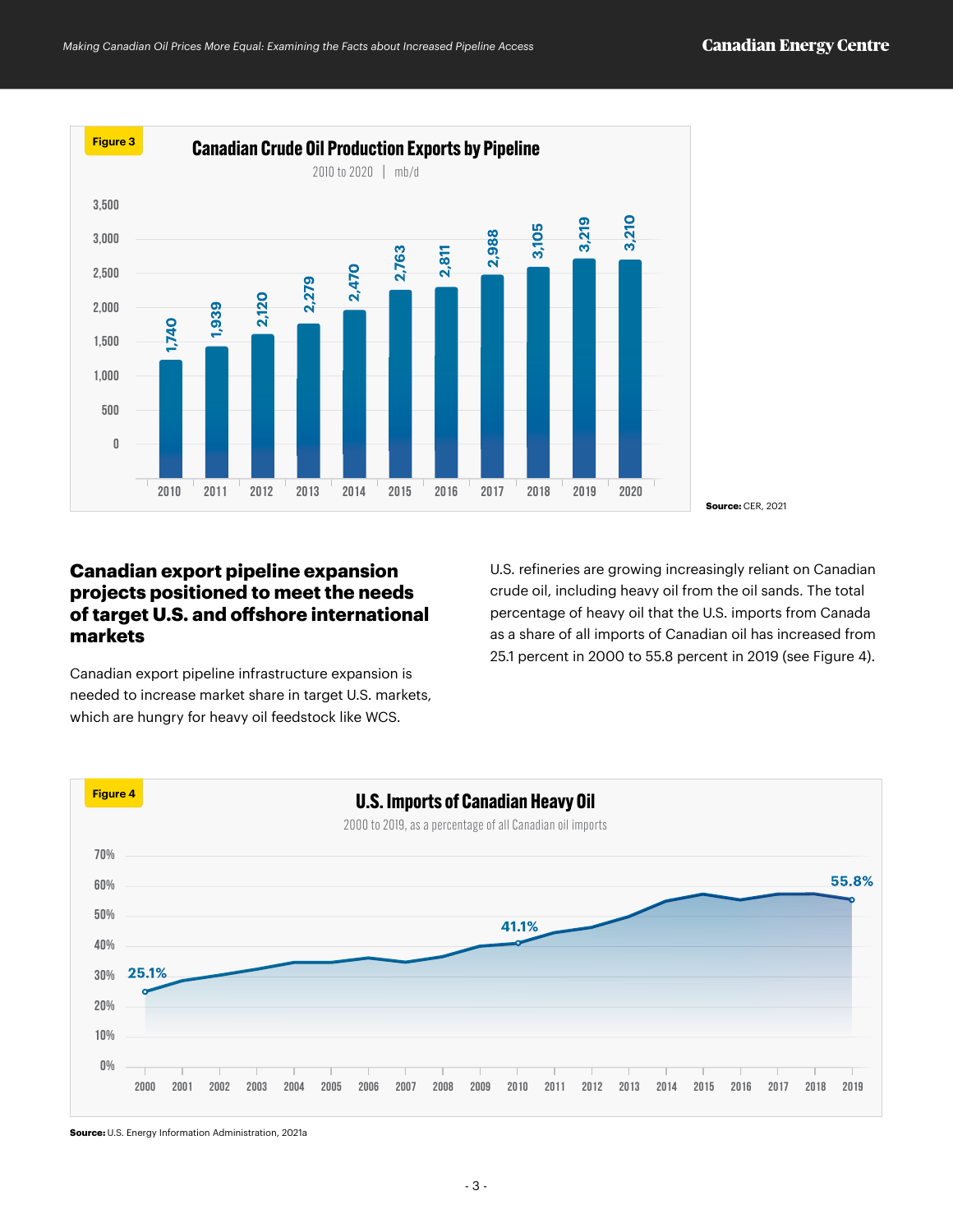## **New export pipelines mean higher prices for Canadian oil on world markets**

There is a price discount between the U.S. benchmark West Texas Intermediate (WTI) crude oil price and the Canadian benchmark Western Canada Select (WCS). This differential reflects the heavier quality of WCS relative to WTI and the additional costs associated with transportation of WCS oil to U.S. refining hubs in the Gulf Coast. Wider discounts occur when Canada is not able to get its oil to United States and Asian markets because of pipeline constraints.

New export pipeline capacity will reduce oil price discounts, diversify markets and see refiners compete for supply.

Additional export pipeline capacity would allow oil producers to receive up to US\$7.00 per barrel more for their product. This could lift capital investment by an estimated \$10 billion and impact real GDP by an estimated 1.5 percent to 2 percent. Higher production and prices would boost provincial royalties by up to \$10.5 billion over six years (Government of Alberta, 2018).

# **Achieving world market access through new export pipelines has positive impacts on the Canadian economy.**

With market access achieved through the building and completion of export pipelines, new oil production will be able to be transported to export markets in the United States and emerging and developing economies, resulting in more jobs, higher labour incomes, and more royalties and income taxes for the federal government and the provinces.

In 2019, the Government of Alberta estimated that with market access achieved through the completion of Keystone XL, Line 3 and TMX, Canadian GDP would increase by about \$19 billion annually, employment would be 50,000 jobs higher, and Canadian producers and governments would achieve \$43 billion in increased income due to increased production and investment over five years (Government of Alberta 2019).

According to the Conference Board of Canada, the [TMX](https://www.canadianenergycentre.ca/seven-reasons-the-trans-mountain-pipeline-expansion-is-good-for-canada/) project's construction and first 20 years of operation would boost the Canadian economy by \$160 billion and result in over \$46 billion to government revenues. This includes \$19.4 billion in Alberta, \$5.7 billion in British Columbia and \$21.6 billion shared by the rest of Canada (Conference Board of Canada, 2016).

Construction and completion of [Keystone XL](https://www.canadianenergycentre.ca/one-year-later-keystone-xl-cancellation-represents-a-massive-missed-opportunity/) would have seen nearly 15,000 jobs created in Canada and the U.S., including jobs in associated trades, retail, and hospitality services. Keystone XL would have contributed approximately \$2.4 billion to Canada's GDP, and generated \$30 billion in tax and royalty revenues for governments (Government of Alberta, 2021b).

The Canadian Association of Petroleum Producers (CAPP) estimated that over the first 20 years of construction and operation, the [Energy East Pipeline](https://context.capp.ca/articles/2016/feature_transcanada-energy-east-everything-you-need-to-know/) would have generated over 14,000 jobs, \$55 billion to Canada's GDP, and \$10 billion in federal and provincial taxes (Canadian Association of Petroleum Producers, 2016).

[Northern Gateway](https://theogm.com/2014/04/02/the-northern-gateway-pipeline-transporting-energy-in-a-transformative-direction/) was estimated to increase Canadian GDP by more than \$300 billion over 30 years, increase government tax and royalty revenues by over \$80 billion, with an estimated 5,500 on-site jobs during the construction phase, and about 1,150 long-term jobs during operations (Our Great Minds, 2014).

# **Conclusion**

[Recognized as a responsible and secure energy provider](https://www.canadianenergycentre.ca/iea-boss-prefers-oil-and-gas-from-canada/)  [on the world stage](https://www.canadianenergycentre.ca/iea-boss-prefers-oil-and-gas-from-canada/), Canada is in a good position to benefit from the increased global demand for oil in the post-COVID-19 recovery.

While all oil is not of the same quality, Canada has an opportunity to reduce heavy oil differentials and make its oil more profitable by moving forward expeditiously with new pipeline projects such as TMX, Keystone XL, Northern Gateway and Energy East.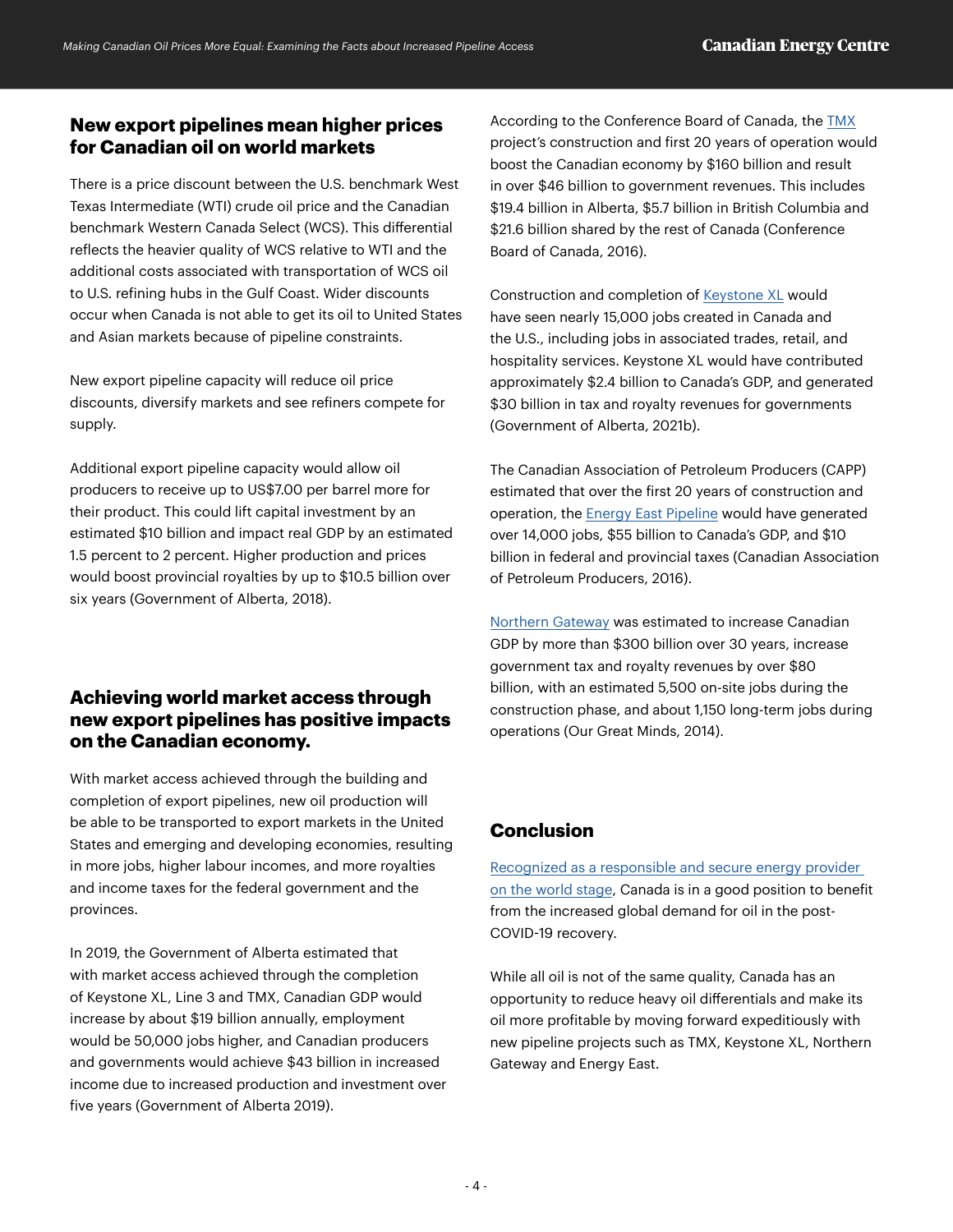#### **Appendix: Explaining the WCS-WTI Differential and its Impact on the Canadian Economy**

#### **WCS-WTI differential**

There is a natural price discount between the U.S. benchmark West Texas Intermediate (WTI) crude oil price and the Canadian benchmark Western Canada Select (WCS) price. This differential reflects the heavier quality of WCS relative to WTI and the additional costs associated with transportation of this oil to U.S. refining hubs in the Gulf Coast. But even wider discounts occur when Canada is not able to get its oil to markets in the United States and the Asia-Pacific because of pipeline constraints.

The lack of pipeline capacity has meant and means a higher price differential between U.S. and world oil (West Texas Intermediate and Brent) and Canadian oil (Western Canadian Select). Without new pipelines, Canadian oil must be shipped by other methods such as rail, which means higher shipping costs and thus lower returns for producers. Without sufficient pipeline access, producers incur higher transportation costs shipping their crude by rail - about US\$5.00 to \$10.00 per barrel higher than pipelines. Without new pipelines to the west and east coasts for oil exports, Canada is still largely subject to one main export market, the United States.

#### **Impact on the Canadian economy**

This WTI-WCS price discount means that Canada is getting lower revenues per barrel for each barrel of heavy crude exported. The discount negatively impacts federal government corporate tax revenues, producers' revenues, and provincial government royalty revenues.

The impact of the differential in oil prices between U.S. and world oil (West Texas Intermediate and Brent) and Canadian oil (Western Canadian Select) has been estimated by different organizations in recent years. The following have all accounted for quality differences in the oil (light versus heavy, for example) and other reasons a "natural" differential would exist, and then subsequently arrived at estimates of what pipeline constraints cost Canadian producers.

The Alberta Royalty Review Advisory Panel noted in its January 2016 report that discounts on Canadian oil prices due to constrained market access led to the loss of more than \$6 billion in provincial royalties between 2010 and 2016. (Alberta Royalty Review Advisory Panel, 2016).

In February 2018, Scotiabank estimated that large price discounts in the range of \$25 to \$30 per barrel could cost the Canadian economy roughly C\$15.6 billion per year, or 0.75 percent of GDP, and even at \$18 per barrel annual losses associated with transporting marginal crude by rail rather than pipeline would be in the range of \$7 billion or about 0.3 percent of GDP (Scotiabank, 2018).

The Fraser Institute estimated from 2013 to 2017, after accounting for quality differences and transportation costs, the depressed price for Canadian heavy crude oil resulted in \$20.7 billion in foregone revenues for the Canadian energy industry. This loss, associated with an average price differential of U.S.\$16.60 per barrel, was equivalent to almost 1 percent of Canada's national GDP in 2017. In 2018, depressed prices for Canadian heavy crude oil resulted in \$20.6 billion in foregone revenues alone for the Canadian energy industry. This loss associated with an average price differential of U.S. \$26.50 per barrel, was approximately 1% of Canada's national GDP (Fraser Institute, 2019).

The Government of Alberta estimated that, without sufficient market access, the Canadian economy lost almost \$19 billion in 2018 due to steep price discounts. If no additional pipelines come online, Canada stood to forgo more than \$43 billion in lost income due to reduced production and investment between 2019 and 2023, or almost \$9 billion per year. The lost income translates into the loss of about 35,000 jobs per year across Canada. Steep discounts for Canadian crude also mean that Canadian consumers lose out. When domestic oil is sold at steep discounts compared with foreign crudes, domestic producers take a hit through lower revenue. Meanwhile consumers, and refineries importing foreign crude, pay higher prices based on international crudes. Money flows out of the country and lowers income for the entire nation. (Government of Alberta, 2019).